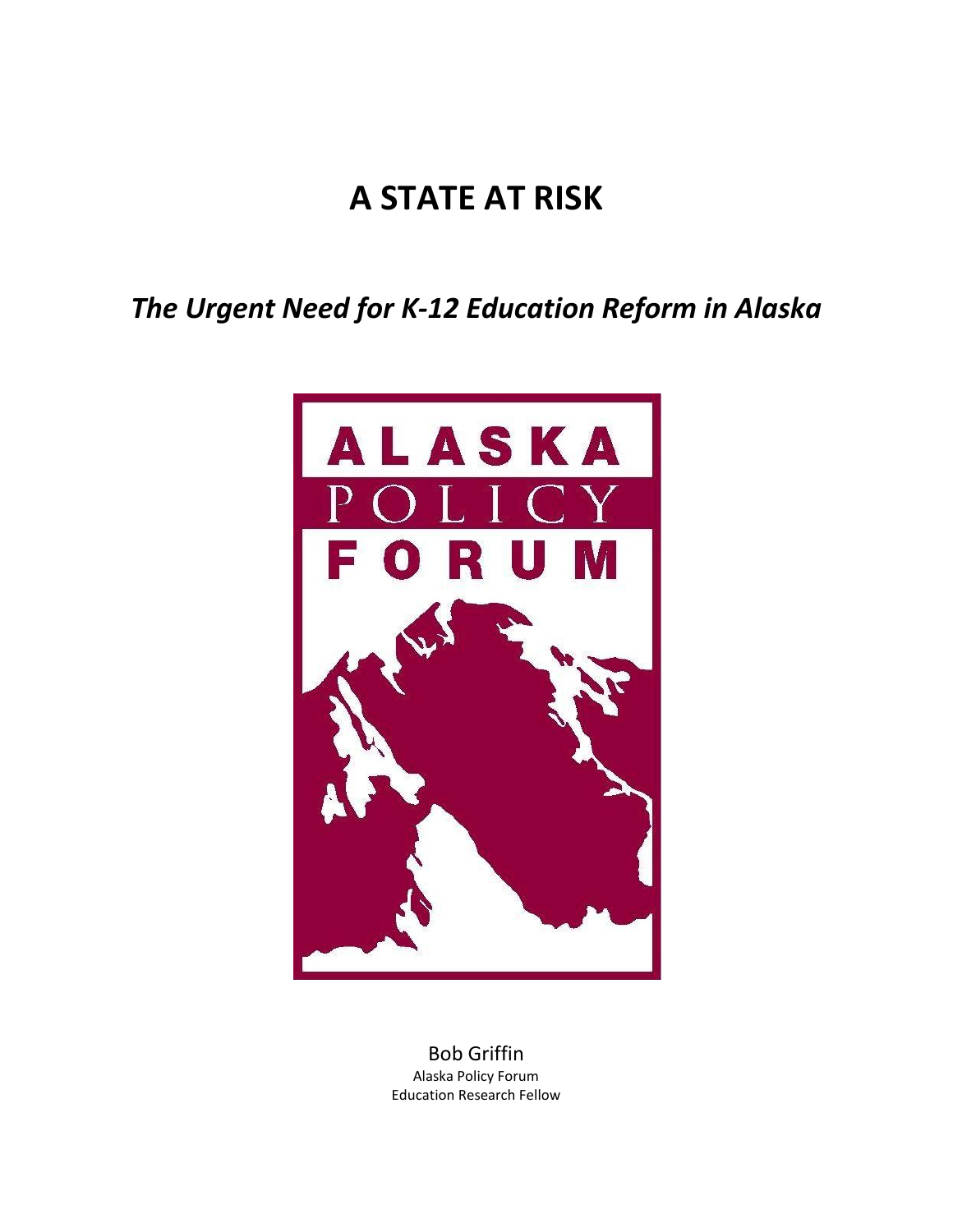## **National Math Rankings** 4th Grade, Low Income, 2011 NAEP

| New Hampshire   | 241 |
|-----------------|-----|
| Massachusetts   | 239 |
| Vermont         | 238 |
| Kansas          | 238 |
| Wyoming         | 236 |
| North Dakota    | 235 |
| North Carolina  | 235 |
| Minnesota       | 235 |
| Maine           | 235 |
| Indiana         | 235 |
| Texas           | 234 |
| Ohio            | 234 |
| Montana         | 234 |
| New Jersey      | 233 |
| Maryland        | 233 |
| Iowa            | 233 |
| Utah            | 232 |
| Oklahoma        | 232 |
| Kentucky        | 232 |
| Idaho           | 232 |
| Florida         | 232 |
| Wisconsin       | 231 |
| Virginia        | 231 |
| South Dakota    | 231 |
| Pennsylvania    | 231 |
| Delaware        | 231 |
| Colorado        | 231 |
| Washington      | 230 |
| Missouri        | 230 |
| Arkansas        | 230 |
| Rhode Island    | 229 |
| New York        | 229 |
| Nevada          | 229 |
| Hawaii          | 228 |
| West Virginia   | 227 |
| South Carolina  | 227 |
| Nebraska        | 227 |
| Georgia         | 227 |
| Arizona         | 227 |
| Oregon          | 226 |
| New Mexico      | 226 |
| Tennessee       | 225 |
| <b>Illinois</b> | 225 |
| Mississippi     | 224 |
| Michigan        | 224 |
| Louisiana       | 224 |
| Alaska          | 224 |
| Connecticut     | 223 |
| California      | 222 |
| Alabama         | 222 |

## **International Math Rankings**

Math Scores, 2010 PISA

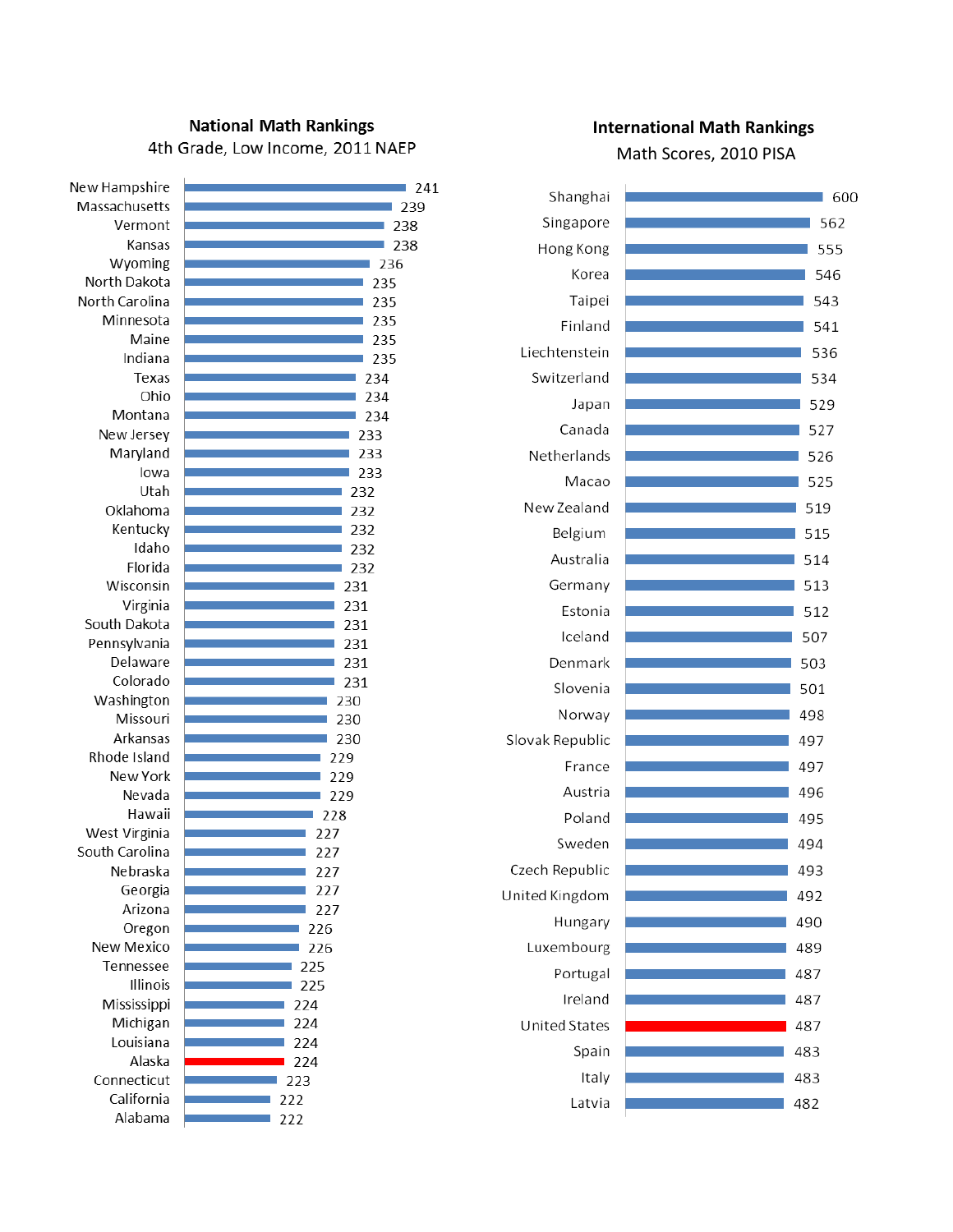# *A State at Risk*

Despite the fact that Alaska contributes more state and local dollars to K-12 education than any other state on a per capita basis, Alaskan kids from all walks of life continue to fall further behind the rest of the country and the rest of the world in achieving good educational outcomes. Alaska's children are just as bright as kids in any state or in any other country in the world. Unfortunately, they have been let down by an education system that hasn't allowed them to live up to their full potential.

This paper will compare the condition of K-12 education in Alaska relative to other states, highlighting the urgent need for education reform in Alaska. Student achievement in this paper is approached from the perspective of the student's family economic situation. Though data are available comparing students on the basis of ethnic identification, *for the purpose of this paper, the assumption is made that the brightness of a child's mind and their ability to learn, is not closely linked to their ethnicity.* 



## *Low Achievement-- Not Just Our Low Income Kids*

The bar charts on this page compare reading achievement specifically for upper and middle income students to illustrate that Alaska's K-12 education woes are not limited to impoverished villages and inner cities. The most recent data from the U.S. Department of Education's National Assessment of Education Progress (NAEP) clearly show that our significant problems in Alaska K-12 education include our upper and middle income kids as well.

## **Upper and Middle Income** 4th Grade Reading, 2011 NAEP

| Massachusetts           | 246 |
|-------------------------|-----|
| Maryland                | 242 |
| Connecticut             | 241 |
| New Jersey              | 240 |
| Colorado                | 239 |
| Florida                 | 239 |
| Pennsylvania            | 238 |
| Virginia                | 237 |
| Delaware                | 236 |
| Kentucky                | 236 |
| Vermont                 | 236 |
| North Carolina          | 236 |
| Kansas                  | 236 |
| <b>New York</b>         | 236 |
| New Hampshire           | 236 |
| Alabama                 | 235 |
| Illinois                | 235 |
| Ohio                    | 235 |
| Georgia                 | 235 |
| Washington              | 235 |
| Rhode Island            | 235 |
| Texas                   | 234 |
| Missouri                | 234 |
| Nebraska                | 234 |
| Montana                 | 233 |
| Minnesota               | 233 |
| Arkansas                | 233 |
| Indiana                 | 232 |
| Wisconsin               | 232 |
| Maine                   | 232 |
| lowa                    | 231 |
| South Carolina          | 231 |
| Idaho                   | 231 |
| Wyoming                 | 231 |
| Michigan                | 231 |
| North Dakota            | 231 |
| Oregon                  | 230 |
| California              | 230 |
| District of Columbia    | 230 |
| Tennessee               | 230 |
| South Dakota            | 229 |
| Utah                    | 229 |
| Mississippi             | 229 |
| Louisiana               | 228 |
| Oklahoma                | 228 |
| Arizona                 | 227 |
| Nevada                  | 227 |
| <b>New Mexico</b>       | 227 |
| Hawaii                  | 225 |
| West Virginia<br>Alaska | 225 |
|                         | 223 |

*Even Alaska's rich kids are doing poorly. Often the misconception is promoted that our low performance on national testing is exclusively attributable to schools in impoverished rural and urban areas.*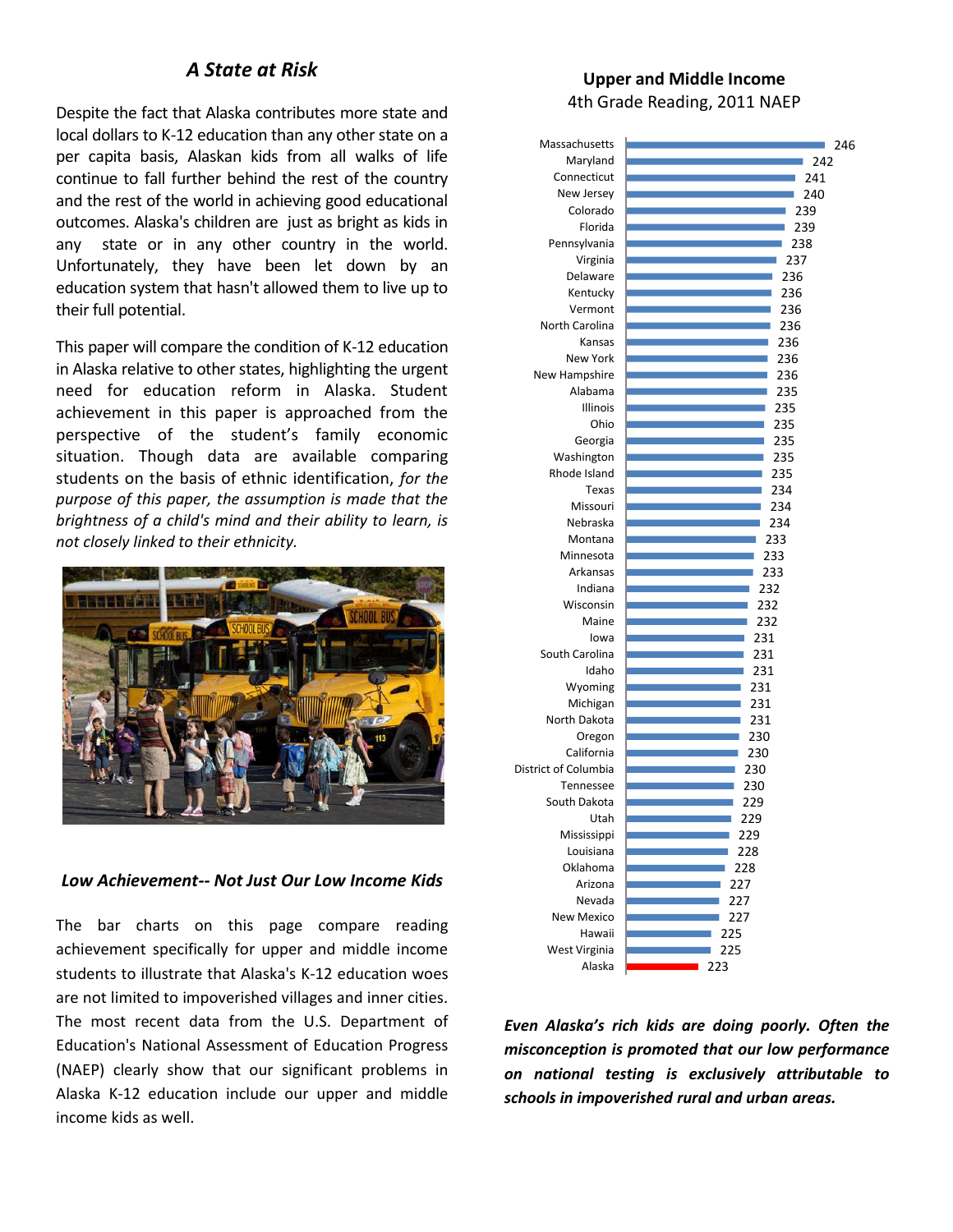# *What Defines Low or Upper-Middle Income and Why is That Important?*

The dividing line for determining if a child comes from a low or upper-middle income situation, is whether not their family qualifies for the U.S. Department of Agriculture's Child Nutrition Program, commonly refer to as the "Free or Reduced Lunch" (FRL) program.

FRL thresholds are based on 185% the official poverty rate. In Alaska, the threshold for FRL is 25% higher than the lower-48.



The Free and Reduced Lunch rate is important because low income is one of the key predictors of low academic achievement. In most states, low income kids lag 2-3 grade levels behind the academic achievement of their upper-middle income contemporaries. This is commonly referred to as the "achievement gap".

Alaska currently has an unusually large achievement gap between rich and poor students in most NAEP testing. Fortunately, poverty is not always an absolute predictor of low academic performance. Some shining examples of programs that have had great success despite crippling poverty are starting emerge. Programs like: The DC Opportunity Scholarship Program; The Milwaukee Parental Choice Program; American Indian Public Charter Schools; KIPP Academy; Rocketship Charter Schools and Carpe Diem are quickly dispelling the notion that poor kids are doomed to academic failure.

Though the challenges of low income levels in Alaska are very real, the bar chart on this page shows that Alaska's low-income student burden is significantly less than the average among the other states. (source: National Center for Education Statistics)

## Percentage of Student Who Qualify for Free or Reduced Lunch (FRL) 2011



*Though the academic challenges of low income levels in Alaska are very real, the bar chart above shows that Alaska's burden is significantly lower than the average among the other states and the District of Columbia.*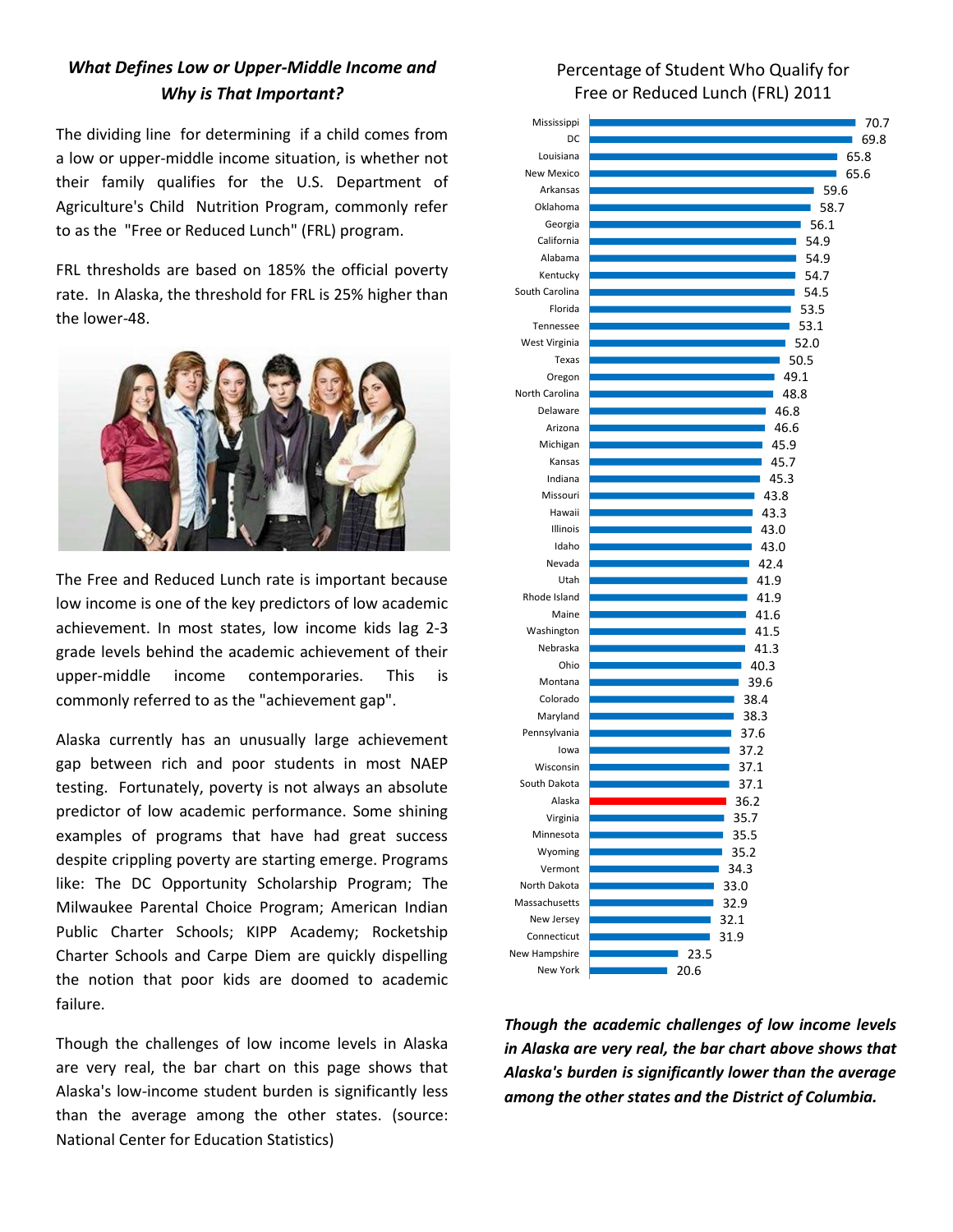### *The Bad News - 4th Grade Reading*

According to the 2011 NAEP data, Alaska is at the bottom or near the bottom in 4th grade reading in nearly every way the data can be sliced. This is very troubling because of the great importance early childhood literacy has on future academic success.



A common adage in education is that in kindergarten through third grade children "learn to read" so that they will be prepared to "read to learn" in later years. In a recent study by the Annie E. Casey Foundation, *Early Warning, Why Reading by the End of Third Grade Matters*, researchers note that children that have not learned to read to by third grade have a 75% chance of being poor readers in high school and subsequently a much higher chance of dropping out. In 2011 only 25% of 4thgraders in Alaska were "proficient" or above in reading by national standards. The figure was 13% for kids from low income families. Children who fail to learn to read by third grade can recover and catch-up later but it is a very painful and resource intensive process.

#### *Bar Chart Interpretation*

This paper uses bar charts to visually tell the story of where Alaska stacks up against other states in NAEP testing. Included in the bar charts are the raw scores attained by each state. It has been observed that kids progressing normally will add approximately 10 points to their NAEP test scores with every year of learning. As an example, in the bar chart on this page low-income Alaskan kids lag behind low-income kids Massachusetts by 27 points. In other words, *Alaskan low income 4th graders were almost three grade levels behind Massachusetts -- at age nine*.

### **Low Income Students** 4th Grade Reading 2011 NAEP



*In 2011 only 25% of 4th-graders in Alaska were "proficient" or above in reading by national standards. The figure was 13% for kids from low income Alaska families*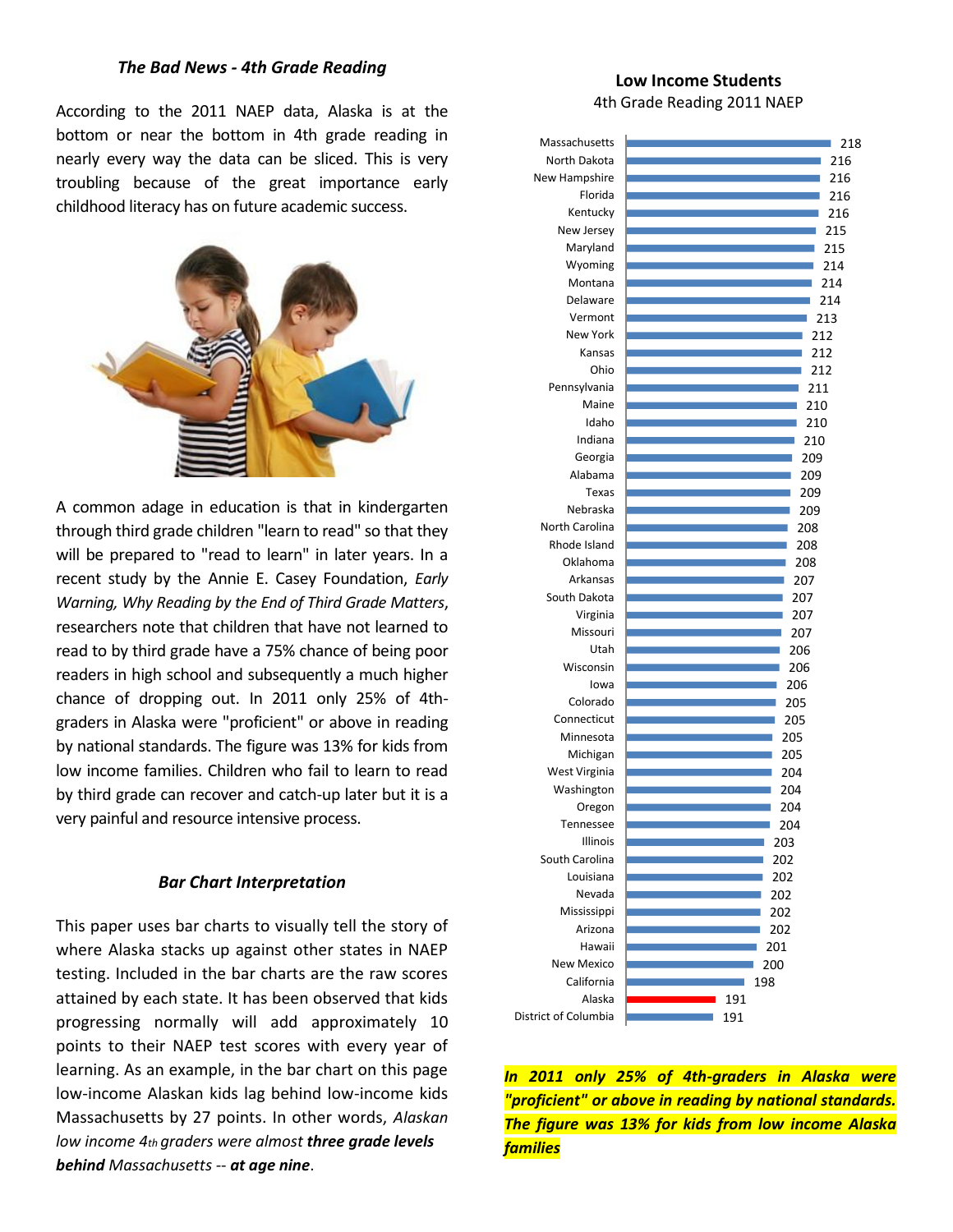## *The Good News - 8th Grade Math*

## *28th in the US - Alaska's High Point*



Alaska is not a bottom tier performer in all of the four main categories of NAEP testing. Our 8th graders were 28th in the nation in math for upper and middle income kids. Unfortunately, our mediocre ranking as Alaska's academic zenith, in a country that was ranked 33rd in 2010 for PISA math scores, is not much of a cause for celebration.

#### **Alaska 2011 NAEP Testing**

### **UPPER and MIDDLE Income Rankings**

| 4th Grade Reading | $50th$ out of 50 |
|-------------------|------------------|
| 4th Grade Math    | $44th$ out of 50 |
| 8th Grade Reading | $34th$ out of 50 |
| 8th Grade Math*   | $28th$ out of 50 |

\*Alaska's highest ranking out of the four primary measurements of the 2011 NAEP



## **Alaska 2011 NAEP Testing LOW Income Rankings**

| 4th Grade Reading | $50th$ out of 50    | North Carolina | \$1,46  |
|-------------------|---------------------|----------------|---------|
| 4th Grade Math    | $47th$ out of 50    | Arizona        | \$1,41  |
| 8th Grade Reading | $49th$ out of 50    | South Dakota   | \$1,40  |
| 8th Grade Math    | $32^{nd}$ out of 50 | Tennessee      | \$1.344 |
|                   |                     | Idaho          | \$1,265 |

## **K-12 Education Spending Per Capita**

State and Local Spending

Table H-8, 2012 NEA *Rankings and Estimates*

| Alaska            | \$3,260 |
|-------------------|---------|
| Wyoming           | \$2,882 |
| New Jersey        | \$2,769 |
| New York          | \$2,626 |
| Connecticut       | \$2,336 |
| Vermont           | \$2,227 |
| Maryland          | \$2,072 |
| Rhode Island      | \$2,060 |
| Delaware          | \$1,969 |
| Virginia          | \$1,960 |
| California        | \$1,923 |
| Massachusetts     | \$1,922 |
| Georgia           | \$1,922 |
| Pennsylvania      | \$1,904 |
| New Hampshire     | \$1,895 |
| Minnesota         | \$1,861 |
| UNITED STATES     | \$1,860 |
| Texas             | \$1,858 |
| Ohio              | \$1,840 |
| Nebraska          | \$1,800 |
| Michigan          | \$1,798 |
| Wisconsin         | \$1,793 |
| <b>New Mexico</b> | \$1,793 |
| Nevada            | \$1,782 |
| Illinois          | \$1,782 |
| South Carolina    | \$1,768 |
| Hawaii            | \$1,746 |
| Maine             | \$1,731 |
| lowa              | \$1,729 |
| Washington        | \$1,716 |
| Colorado          | \$1,710 |
| Louisiana         | \$1,703 |
| Kansas            | \$1,698 |
| Florida           | \$1,663 |
| Alabama           | \$1,660 |
| Oregon            | \$1,613 |
| Missouri          | \$1,613 |
| North Dakota      | \$1,593 |
| Montana           | \$1,588 |
| Arkansas          | \$1,561 |
| West Virginia     | \$1,551 |
| Utah              | \$1,548 |
| Oklahoma          | \$1,533 |
| Indiana           | \$1,519 |
| Kentucky          | \$1,483 |
| Mississippi       | \$1,461 |
| North Carolina    | \$1,460 |
| Arizona           | \$1,413 |
| South Dakota      | \$1,405 |
| Tennessee         | \$1,344 |
| Idaho             | \$1,265 |
|                   |         |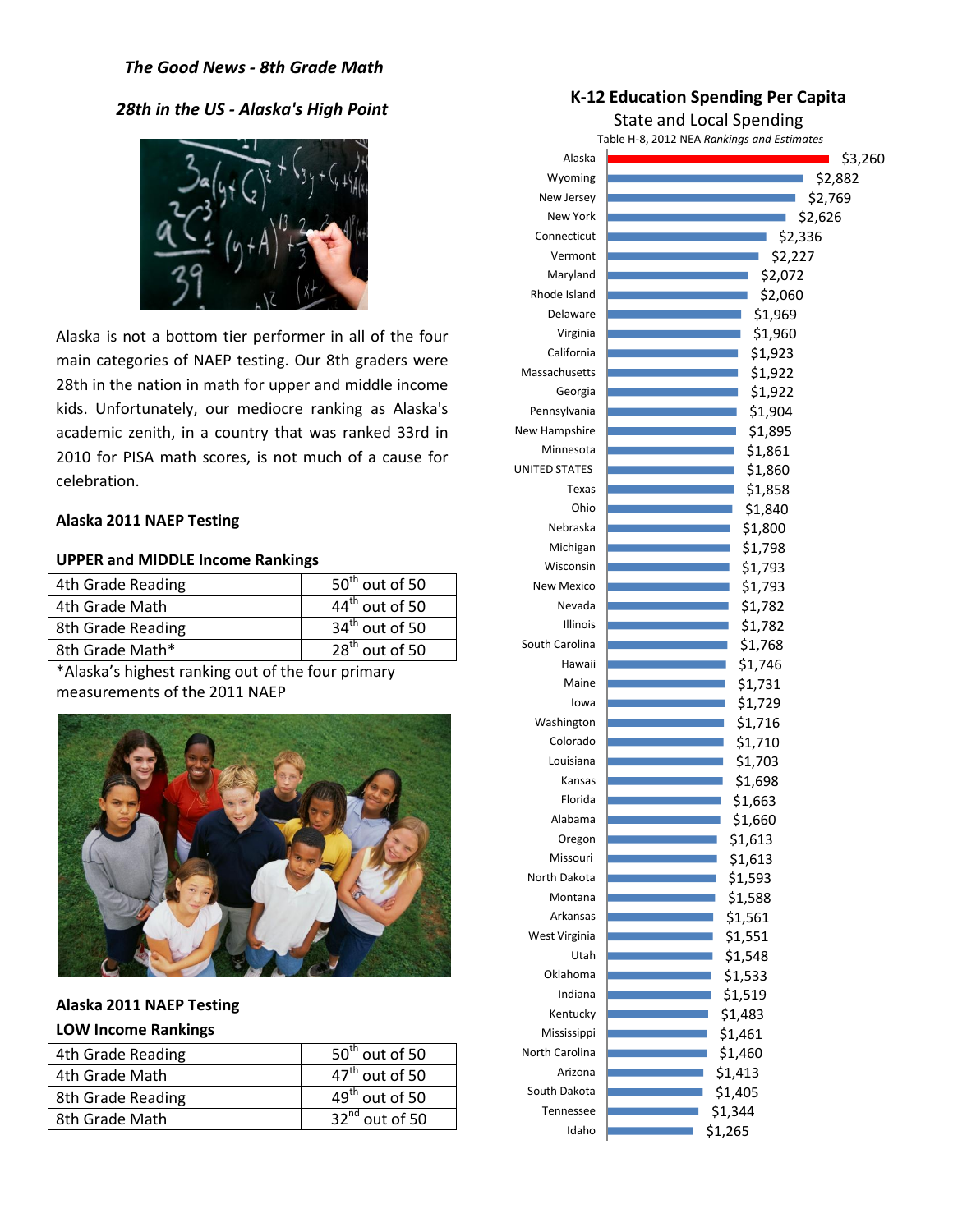#### *The Florida Example*

Though Alaska's NAEP scores have seen a slight improvement between 2003 and 2011, most states are seeing much more rapid progress.

Student growth has been especially dramatic in states like Florida that have aggressively embraced K-12 school reforms like: Expanded School Choice; scholarships for disabled students to attend private schools of their choosing; 3rd grade literacy requirements; simplified charter school authorizations; alternative teaching certifications allowing tradesmen and other professionals to teach their crafts in public schools without formal teaching certificates and an easy to understand A-F grading system to help parents easily identify the effectiveness of their schools.

Despite Alaska's rapid increases in K-12 budget growth at the state and local level, our increase in the four primary measurements of NAEP was only 6 points between 2003 and 2011. Florida saw a 25 points growth during the same period with very little budget growth.

Because of the way that Florida structured it's reforms, low income students, and students with disabilities saw the most rapid academic gains.



*In 2011, low income Hispanic students in Florida scored higher in 4th grade reading than the average Alaskan 4th grader -- from all ethnic and economic backgrounds. Florida achieved this while spending about half as much per student as Alaska.* 



### *Conclusion*

### *Education Reform - Why not Alaska?*

There's an urgent need for change. It's clear that Alaska's kids can't endure the status quo of our K-12 education system much longer.

Our schools are the best equipped and funded in the nation. Our kids are just as bright as anywhere else and our educators and parents are just as dedicated. Still, our state education system has let our kids down in epic fashion.

With our abundant resources and relatively low poverty, there are very few excuses for having a school system that produces among one of the largest achievement gaps between rich and poor while simultaneously posting some of the worst results for affluent kids anywhere.

There are plentiful examples of proven school reforms that are sweeping the nation and are producing dramatic improvements. Yet, we here in Alaska continue to employ an increasingly more expensive and dated version of the same K-12 education system that offers very little hope of improvement.

Of the priorities for government, there are very few that are more important than preparing the next generation with the skills to sustain and improve the achievements of those who came before. Without significant change soon, Alaska will fail in this most fundamental task of educating our kids. Leaving us with: *-- A State at Risk*.